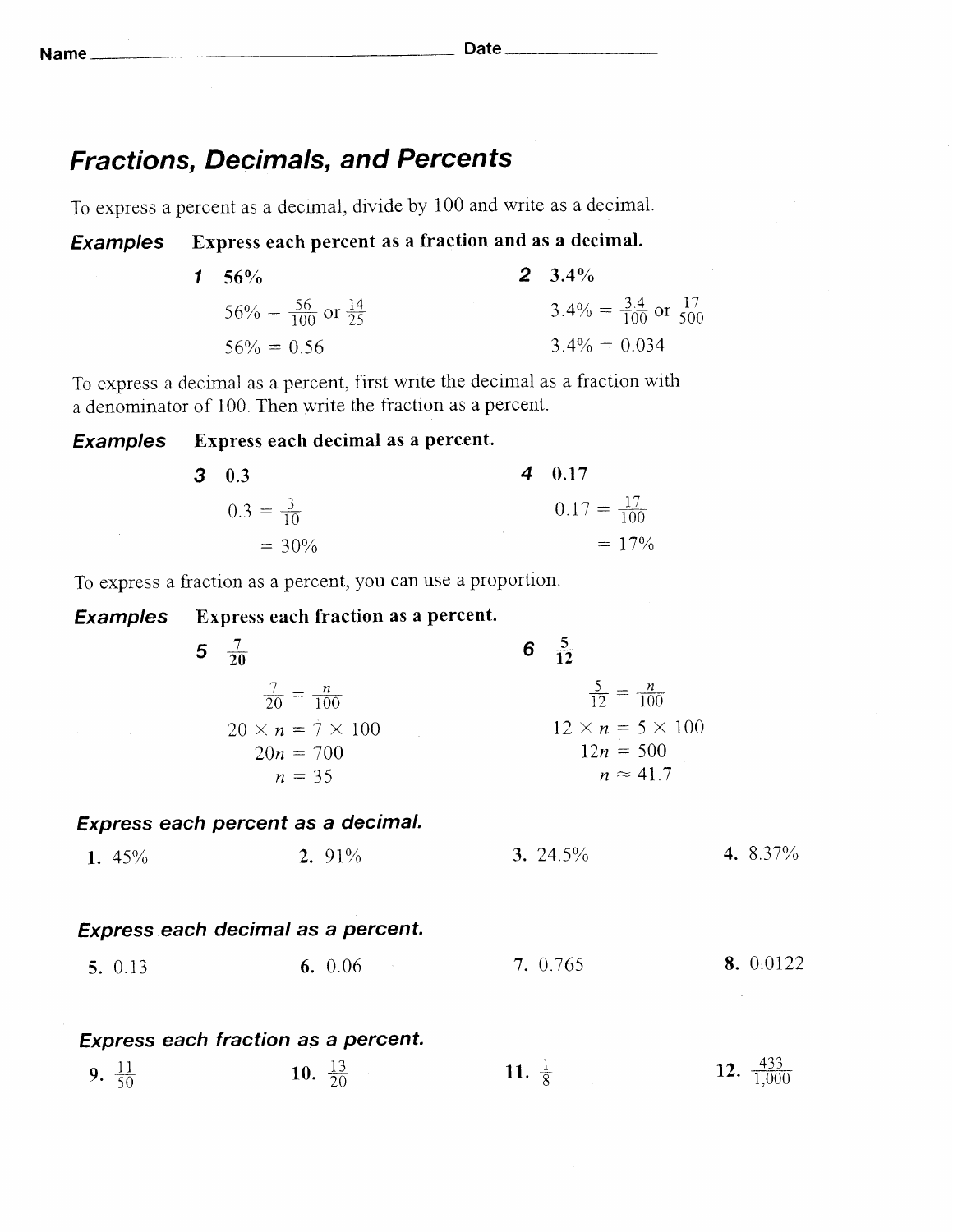# **Multiplying Decimals**

Multiply decimals just like you multiply whole numbers. The number of decimal places in the product is equal to the sum of the number of decimal piaces in the factors.

 $\bar{z}$ 

### Example Multiply 0.038 and 0.17.

| 0.038         |              | three decimal places |
|---------------|--------------|----------------------|
| $\times$ 0.17 | ←            | two decimal places   |
| 266           |              |                      |
| 38            |              |                      |
| 0.00646       | $\leftarrow$ | five decimal places  |

 $\sim 10^{-1}$ 

The product is 0.00646.

Multiply.

| 1. $0.8$   | 2. $0.04$    | 3. $0.16$   |              |
|------------|--------------|-------------|--------------|
| $\times$ 7 | $\times$ 0.3 |             | 4. $0.003$   |
|            |              | $\times$ 26 | $\times$ 4.2 |

 $\mathcal{L}^{\text{max}}$ 

5.  $12.2 \times 0.06$ 6.  $0.0015 \times 0.15$  7.  $1.9 \times 2.2$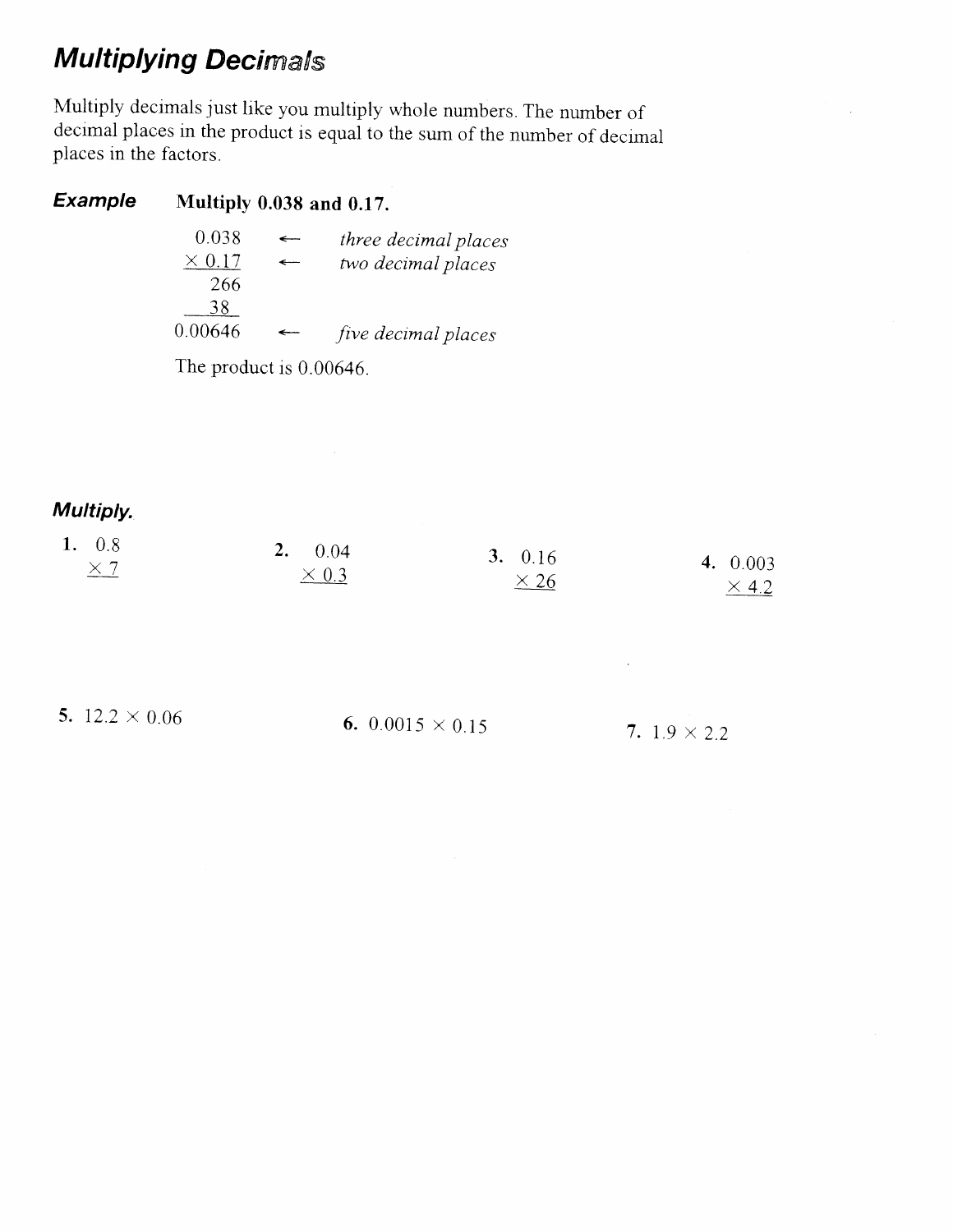# Dividing Decimals

To divide by a decimal, change the divisor to a whole number.

### Example Find  $0.5194 \div 0.49$ .

| 1.06         | Change 0.49 to 49.                                                                |
|--------------|-----------------------------------------------------------------------------------|
| 0.49.0051.94 | Move the decimal point two places to the right.                                   |
| 294<br>294   | Move the decimal point in the dividend the<br>same number of places to the right. |
|              | Divide as with whole numbers.                                                     |
|              |                                                                                   |

 $\sim$ 

 $\Delta$ 

### Without finding or changing each quotient, change each problem so that the divisor is a whole number.

 $\sim$ 

| 1. $3.4 \div 1.1$                          | 2. 76.44 $\div$ 0.006 | 3. $0.56 \div 0.4$                |
|--------------------------------------------|-----------------------|-----------------------------------|
| 4. $89.45 \div 0.908$<br><b>Contractor</b> | 5. $5.675 \div 6.8$   | 6. $0.00864 \div 0.012$           |
| $\sigma_{\rm{max}}=0.1$<br>Divide.         |                       | the control of the control of the |
| 7. $0.9)6.3$                               | 8. $0.6)0.540$        | 9. $0.3)129$                      |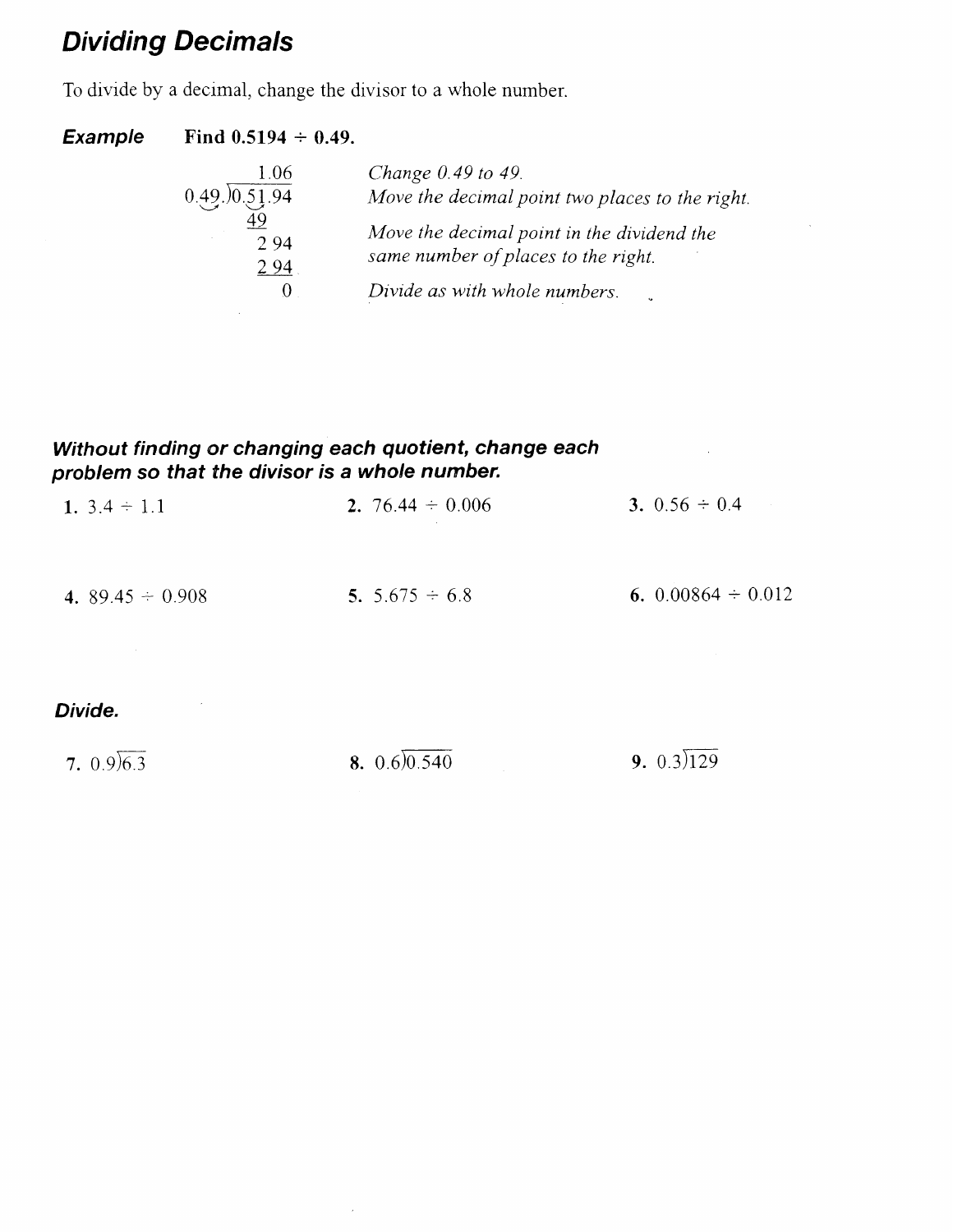# **Decimals and Fractions**

To express a fraction as a decimal, divide the numerator of the fraction by the denominator.

Example **1** Express  $\frac{3}{8}$  as a decimal.  $\frac{0.375}{8}$   $\frac{3}{3.000}$   $\frac{3}{8}$  = 0.375

A decimal like 0.375 is a terminating decimal. The decimal equivalents for some fractions are repeating decimals rather than terminating decimals. Use a bar to indicate the digits that repeat.

|  | <b>Examples</b> 2 Express $\frac{5}{12}$ as a decimal. | 3 Express $\frac{13}{33}$ as a decimal.      |
|--|--------------------------------------------------------|----------------------------------------------|
|  | $0.41666$ = 0.416<br>$12\overline{)5.00000}$           | $0.393939 = 0.\overline{39}$<br>33)13.000000 |
|  | 4 Express $5\frac{2}{5}$ as a decimal.                 |                                              |
|  | 0.4<br>$5\overline{)2.0}$ = 0.4 $5\frac{2}{5}$ = 5.4   |                                              |

Express each fraction or mixed number as a decimal. If the decimal is a repeating decimal, use bar notation.

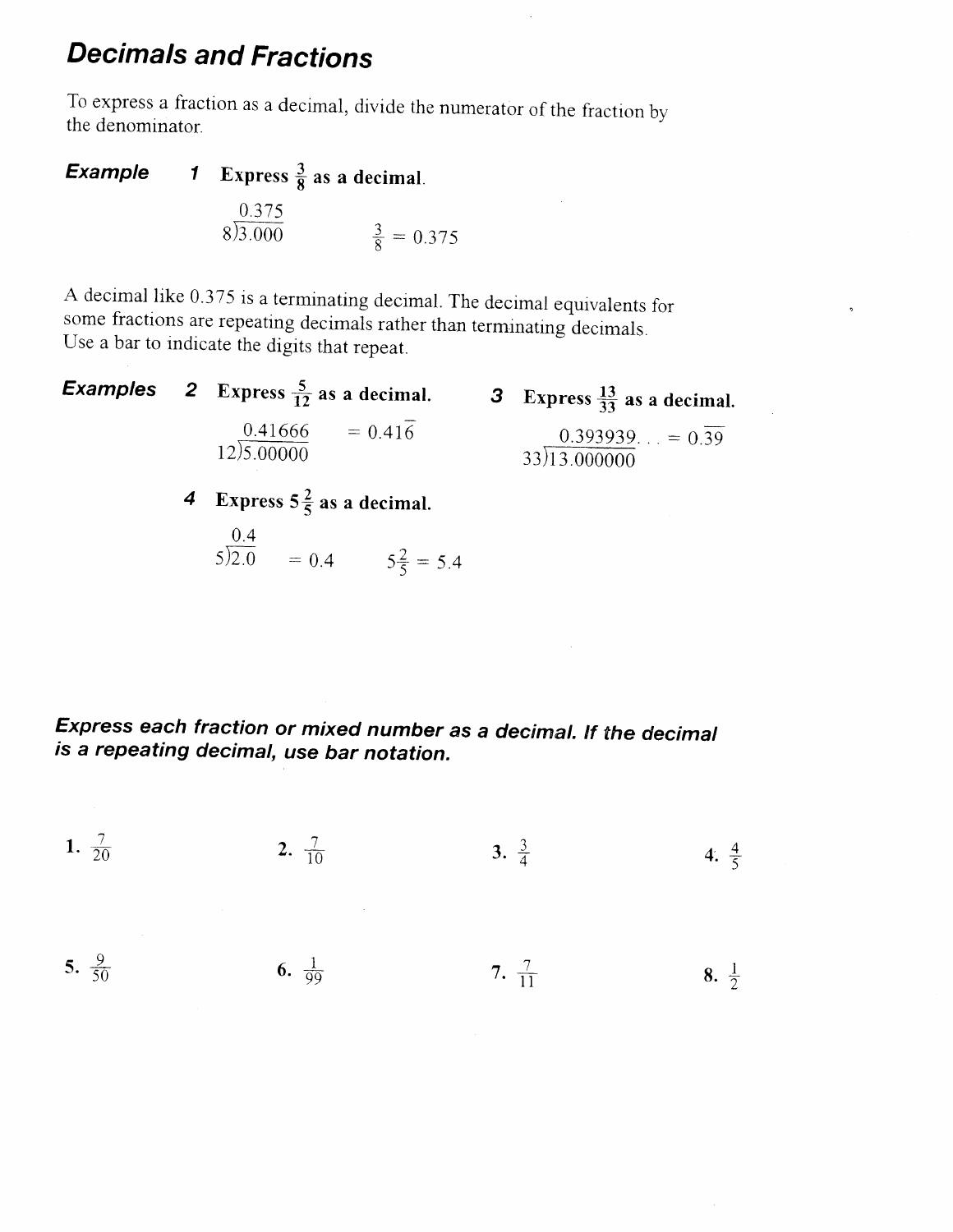# **Adding Integers**

You can use a number line to add integers. Locate the first addend on the number line. Move right if the second addend is positive. Move left if the second addend is negative.

#### **Example 1** Solve  $d = 4 + (-10)$ .

Start at 4. Since  $-10$  is negative, move left 10 units.



When you add integers, remember the following.

The sum of two positive integers is positive.

The sum of two negative integers is negative.

The sum of a positive integer and a negative integer is positive if the positive integer has the greater absolute value and negative if the negative integer has the greater absolute value.

2 Solve  $t = 24 + (-13)$ . **Examples**  $|24| > |-13|$ , so the sum is positive. The difference of 24 and 13 is 11, so  $t = 11$ . 3 Solve  $-17 + 16 = m$ .

 $\mathcal{L}^{\text{max}}$ 

 $|-17| > |16|$ , so the sum is negative. The difference of 17 and 16 is 1, so  $m = -1$ .

### Solve each equation.

| 1. $h = 15 + (-10)$   | 2. $-20 + (-9) = g$       | 3. $s = -9 + 39$     |
|-----------------------|---------------------------|----------------------|
| 4. $-50 + 20 = p$     | 5. $y = -11 + (-19)$      | 6. $z = 12 + 15$     |
| 7. $500 + (-250) = w$ | <b>8.</b> $e = 48 + (-8)$ | 9. $-80 + (-20) = v$ |
| 10. $t = -109 + 49$   | 11. $544 + 206 = b$       | 12. $4 + (-16) = d$  |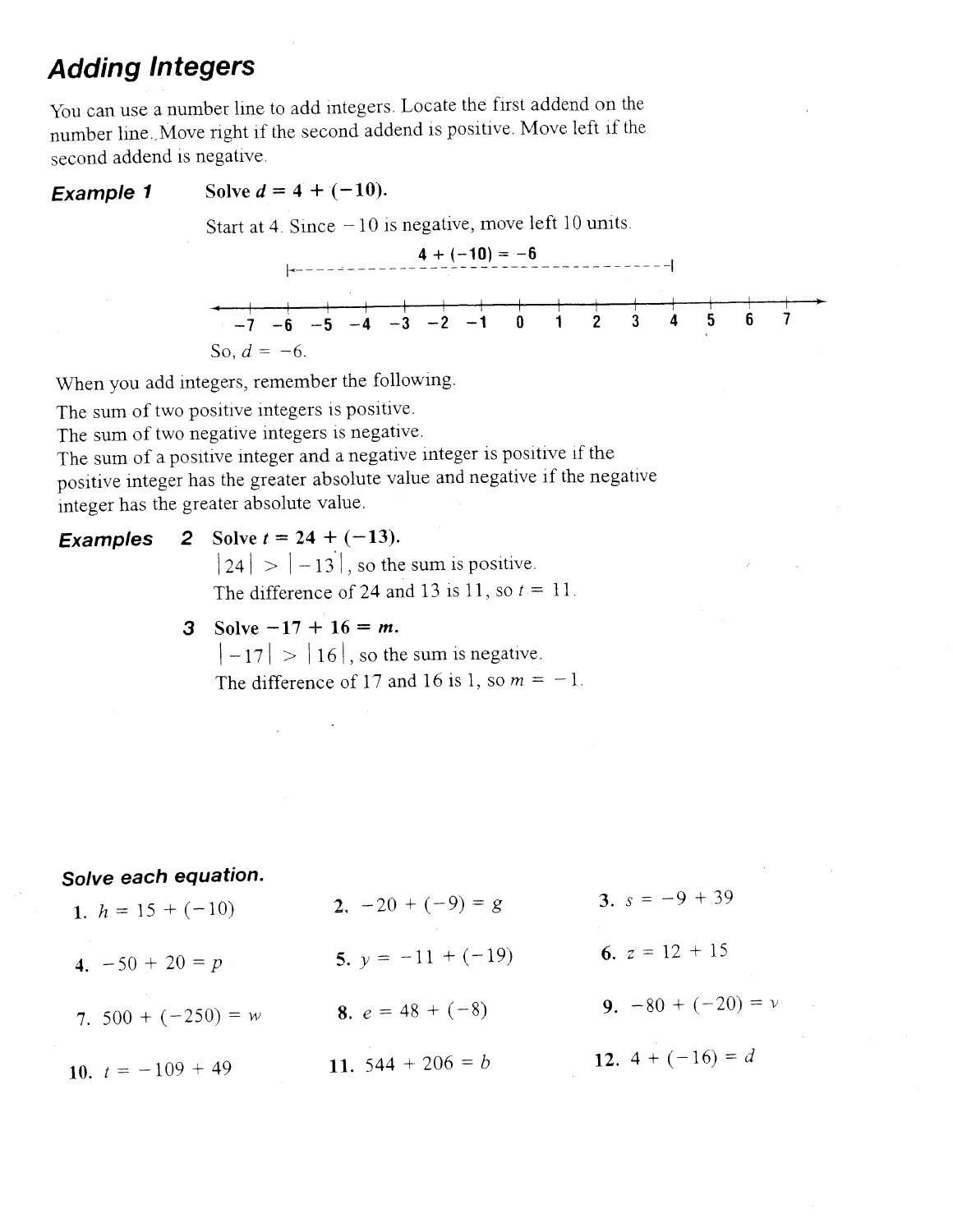## **Subtracting Integers**

An integer and its **opposite** are the same distance from 0 on a number line. 4 and  $-4$  are opposites.



The sum of an integer and its opposite is 0.  $-4 + 4 = 0$ 

To subtract an integer, add its opposite.

|  | <b>Examples</b> 1 Solve $4 - 8 = y$ . |                          |  | <b>2</b> Solve $4 - (-4) = x$ . |                                 |  |
|--|---------------------------------------|--------------------------|--|---------------------------------|---------------------------------|--|
|  |                                       | $4-8=\nu$ To subtract 8, |  |                                 | $4-(-4) = x$ To subtract $-4$ , |  |
|  | $4 + (-8) = y$ add $-8$ .             |                          |  | $4 + 4 = x$ add 4.              |                                 |  |
|  | $-4 = v$                              |                          |  | $8 = x$                         |                                 |  |

Solve each equation.

| 1. $b = 16 - (-3)$    | 2. $n = -8 - 25$     | 3. $w = -11 - (-6)$ |
|-----------------------|----------------------|---------------------|
| 4. $-19 - (-3) = h$   | 5. $65 - (-45) = k$  | 6. $-19 - 20 = c$   |
| 7. $s = 100 - (-72)$  | 8. $z = -44 - (-33)$ | 9. $d = 89 - 17$    |
| 10. $-80 - (-35) = p$ | 11. $98 - (-90) = f$ | 12. $-75 - 23 = g$  |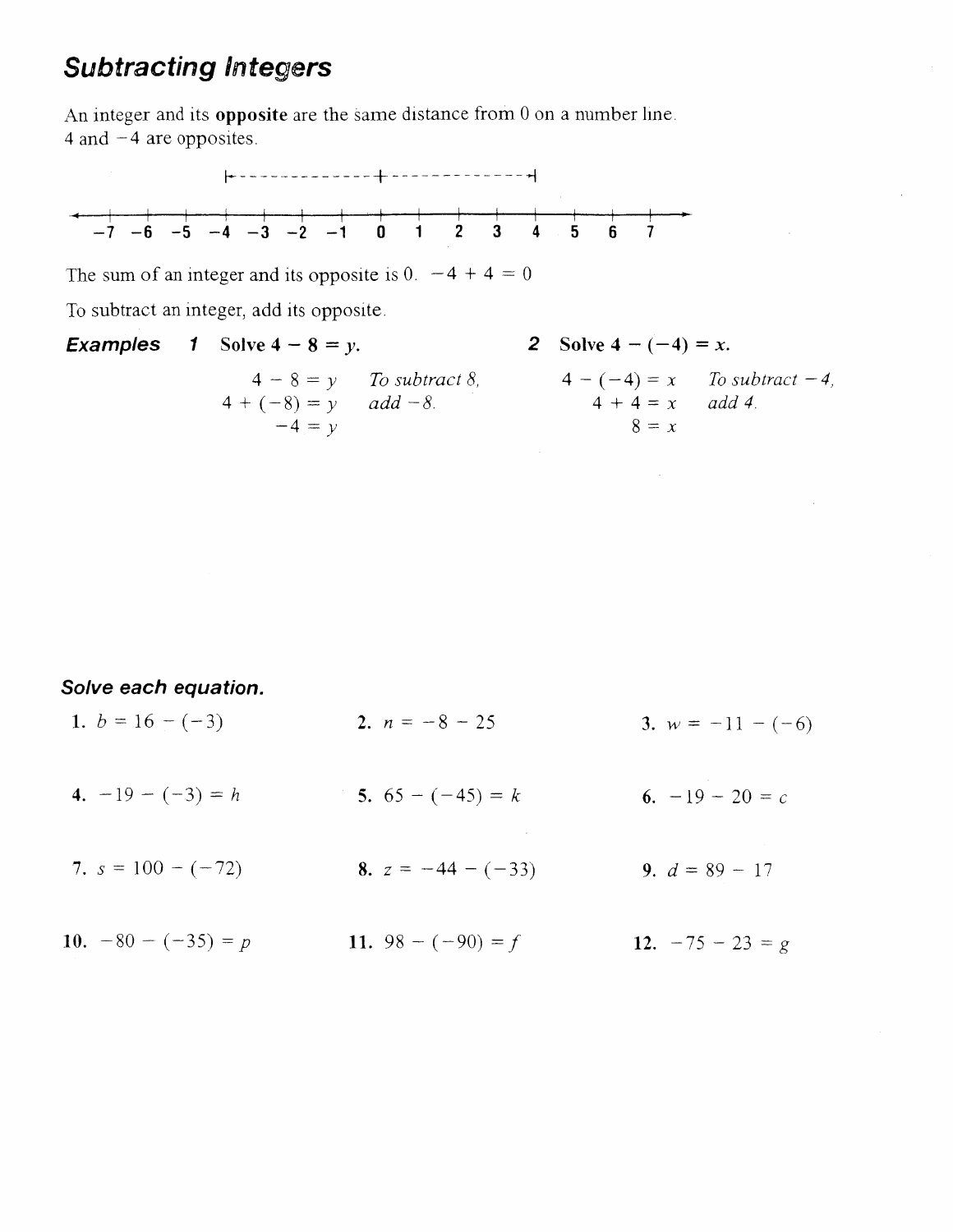# **Multiplying Integers**

The product of two positive integers is positive.

| Examples | $k = 4(9)$  | $m = 6(7)(2)$ | $j = 5(3)(5)$ |
|----------|-------------|---------------|---------------|
| $k = 36$ | $m = 42(2)$ | $j = 15(5)$   |               |
| $m = 84$ | $j = 75$    |               |               |

The product of two negative integers is positive.

Examples 
$$
h = (-7)(-5)
$$
  $v = (-9)^2$   $z = (-25)(-7)$   
\n $h = 35$   $v = -9(-9)$   $z = 175$   
\n $v = 81$ 

The product of a positive integer and a negative integer is negative.

| <b>Examples</b> | $c = (-20)(8)$ | $g = (70)(-3)(2)$ | $y = (-6)(5)^2$ |
|-----------------|----------------|-------------------|-----------------|
|                 | $c = -160$     | $g = -210(2)$     | $y = (-6)25$    |
|                 |                | $g = -420$        | $y = -150$      |
|                 |                |                   |                 |
|                 |                |                   |                 |

Solve each equation.

| $\label{eq:2.1} \mathcal{L}=\mathcal{L}(\mathcal{L}^{\mathcal{L}}(\mathcal{L}^{\mathcal{L}}(\mathcal{L}^{\mathcal{L}}(\mathcal{L}^{\mathcal{L}}(\mathcal{L}^{\mathcal{L}}(\mathcal{L}^{\mathcal{L}}(\mathcal{L}^{\mathcal{L}}(\mathcal{L}^{\mathcal{L}}(\mathcal{L}^{\mathcal{L}}(\mathcal{L}^{\mathcal{L}}(\mathcal{L}^{\mathcal{L}}(\mathcal{L}^{\mathcal{L}}(\mathcal{L}^{\mathcal{L}}(\mathcal{L}^{\mathcal{L}}(\mathcal{L}^{\mathcal{L}}(\mathcal{$ | the control of the control of the con-<br>the control of the control of the control of the |                                                       |
|----------------------------------------------------------------------------------------------------------------------------------------------------------------------------------------------------------------------------------------------------------------------------------------------------------------------------------------------------------------------------------------------------------------------------------------------------------|--------------------------------------------------------------------------------------------|-------------------------------------------------------|
| 7. $2(-5)(-8) = h$                                                                                                                                                                                                                                                                                                                                                                                                                                       | the control of the control of the control of the con-<br>8. $g = -6(-3)(-2)$               | 9. $w = -5(10)(-4)$                                   |
| 4. $-5(-5) = h$                                                                                                                                                                                                                                                                                                                                                                                                                                          | 5. $-40(6) = n$                                                                            | the second control of the second<br>6. 20( $-9$ ) = y |
| 1. $z = 8(9)$<br>is a set of the set of the set of the set of the set of the set of the set of the set of the set of the set of the set of the set of the set of the set of the set of the set of the set of the set of the set of the set of                                                                                                                                                                                                            | 2. $t = -4(8)$                                                                             | 3. $b = 4(-5)$                                        |

 $\sim 10$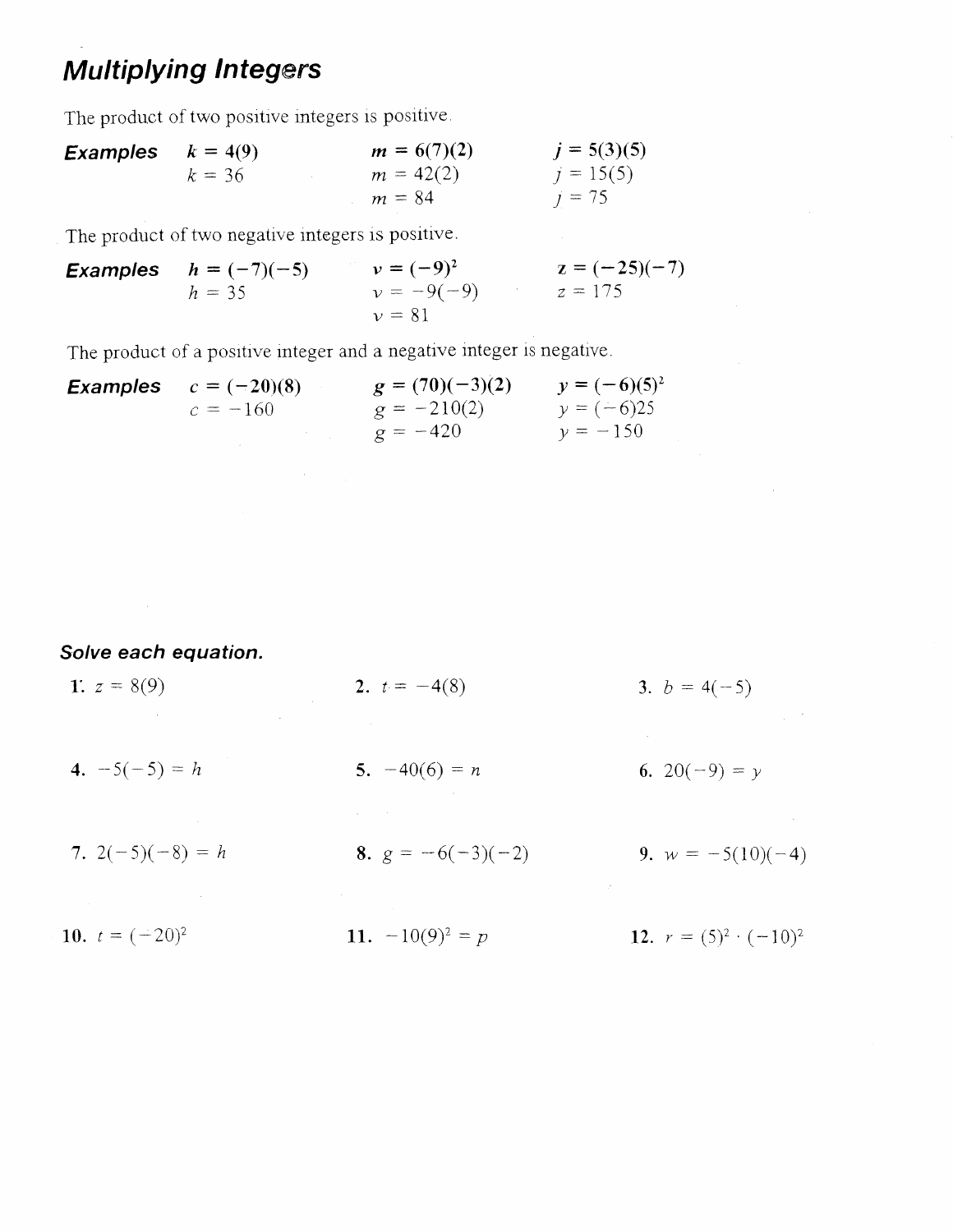# **Dividing Integers**

If two integers have the same sign, their quotient is positive.

| <b>Examples</b> | $m = 420 \div 7$<br>$m = 60$  | The signs are the same.<br>The quotient is positive. |
|-----------------|-------------------------------|------------------------------------------------------|
|                 | $d = 290 \div 29$<br>$d = 10$ | The signs are the same.<br>The quotient is positive. |

If two integers have different signs, their quotient is negative.

| <b>Examples</b> | $f = -25 \div 5$<br>$f = -5$ | The signs are different.<br>The quotient is negative. |
|-----------------|------------------------------|-------------------------------------------------------|
|                 | $a = \frac{20}{-4}$          | The signs are different.                              |
|                 | $a = -5$                     | The quotient is negative.                             |

Solve each equation.

| 1. 81 $-9 = c$       | 2. $r = \frac{-72}{8}$ | 3. $b = 680 - 4$         |
|----------------------|------------------------|--------------------------|
|                      |                        |                          |
| 4. $-325 - (-5) = p$ | 5. $-700 \div 35 = y$  | 6. $t = -560 \div (-80)$ |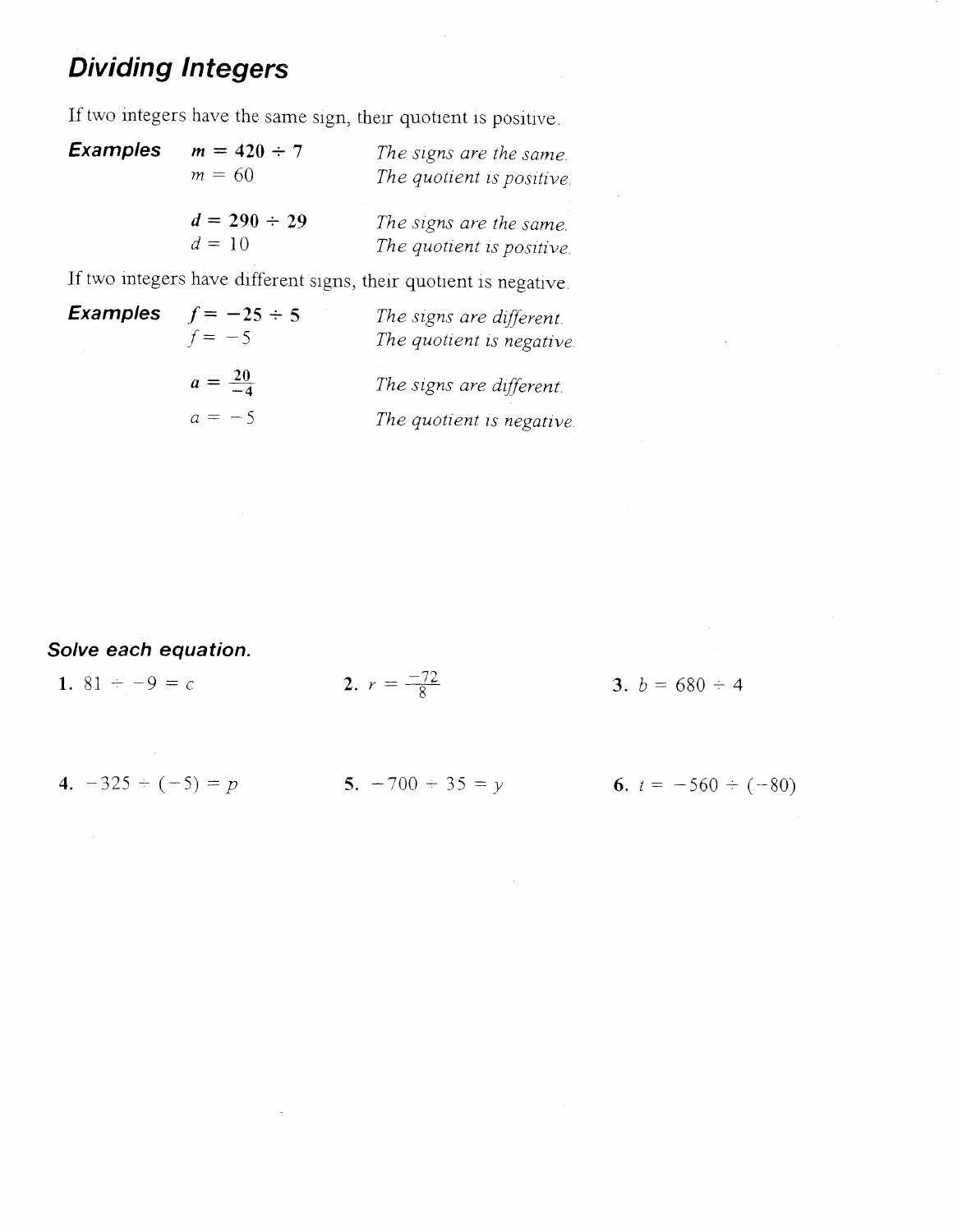# **Adding and Subtracting Unlike Fractions**

To add or subtract fractions or mixed numbers with unlike denominators, rename the fractions with a common denominator. Then add or subtract.

| Examples |                |                                            | <b>1</b> Solve $a = -\frac{5}{8} + \left(-\frac{3}{4}\right)$ . The least common denominator of 8 and 4 is 8.          |
|----------|----------------|--------------------------------------------|------------------------------------------------------------------------------------------------------------------------|
|          |                |                                            | $a = -\frac{5}{8} + \left(-\frac{6}{8}\right)$ Rename $-\frac{3}{4}$ as $-\frac{6}{8}$ .                               |
|          |                | $a=-\frac{11}{8}$                          | Add                                                                                                                    |
|          |                |                                            | $a = -1\frac{3}{8}$ Rename the improper fraction as a mixed number.                                                    |
|          | $\overline{2}$ | Solve $c = -2\frac{3}{5} - 1\frac{1}{2}$ . | The least common denominator of 5 and 12 is 10.                                                                        |
|          |                |                                            | $c = -2\frac{6}{10} - 1\frac{5}{10}$ Rename $\frac{3}{5}$ as $\frac{6}{10}$ . Rename $\frac{1}{2}$ as $\frac{5}{10}$ . |
|          |                | $c = -3\frac{11}{10}$                      | Subtract.                                                                                                              |
|          |                |                                            | $c = -4\frac{1}{10}$ Rename $\frac{11}{10}$ as $l\frac{1}{10}$                                                         |
|          | 3              |                                            | <b>Solve <math>r = 5\frac{1}{4} - 2\frac{2}{3}</math>.</b> The least common denominator of 4 and 3 is 12.              |
|          |                |                                            | $r = 5\frac{3}{12} - 2\frac{8}{12}$ Rename $\frac{1}{4}$ as $\frac{3}{12}$ . Rename $\frac{2}{3}$ as $\frac{8}{12}$ .  |
|          |                |                                            | $r = 4\frac{15}{12} - 2\frac{8}{12}$ Rename $5\frac{3}{12}$ as $4\frac{15}{12}$ .                                      |
|          |                | $r = 2\frac{7}{12}$ Subtract.              |                                                                                                                        |

Solve each equation. Write the solution in simplest form.

| 1. $n = \frac{3}{4} + \frac{1}{3}$                 | 2. $\frac{7}{8} - \frac{2}{3} = k$                  | 3. $-\frac{11}{12} - \frac{1}{2} = y$              |
|----------------------------------------------------|-----------------------------------------------------|----------------------------------------------------|
| 4. $1\frac{1}{2} + \left(-1\frac{1}{5}\right) = v$ | 5. $x = -3\frac{2}{3} + \left(-1\frac{1}{6}\right)$ | 6. $m = 10\frac{11}{12} + 9\frac{3}{8}$            |
| 7. $p = 7\frac{1}{3} - \left(-2\frac{5}{9}\right)$ | 8. $-\frac{15}{16} - \frac{3}{8} = f$               | 9. $3\frac{4}{5} - \left(-5\frac{1}{2}\right) = c$ |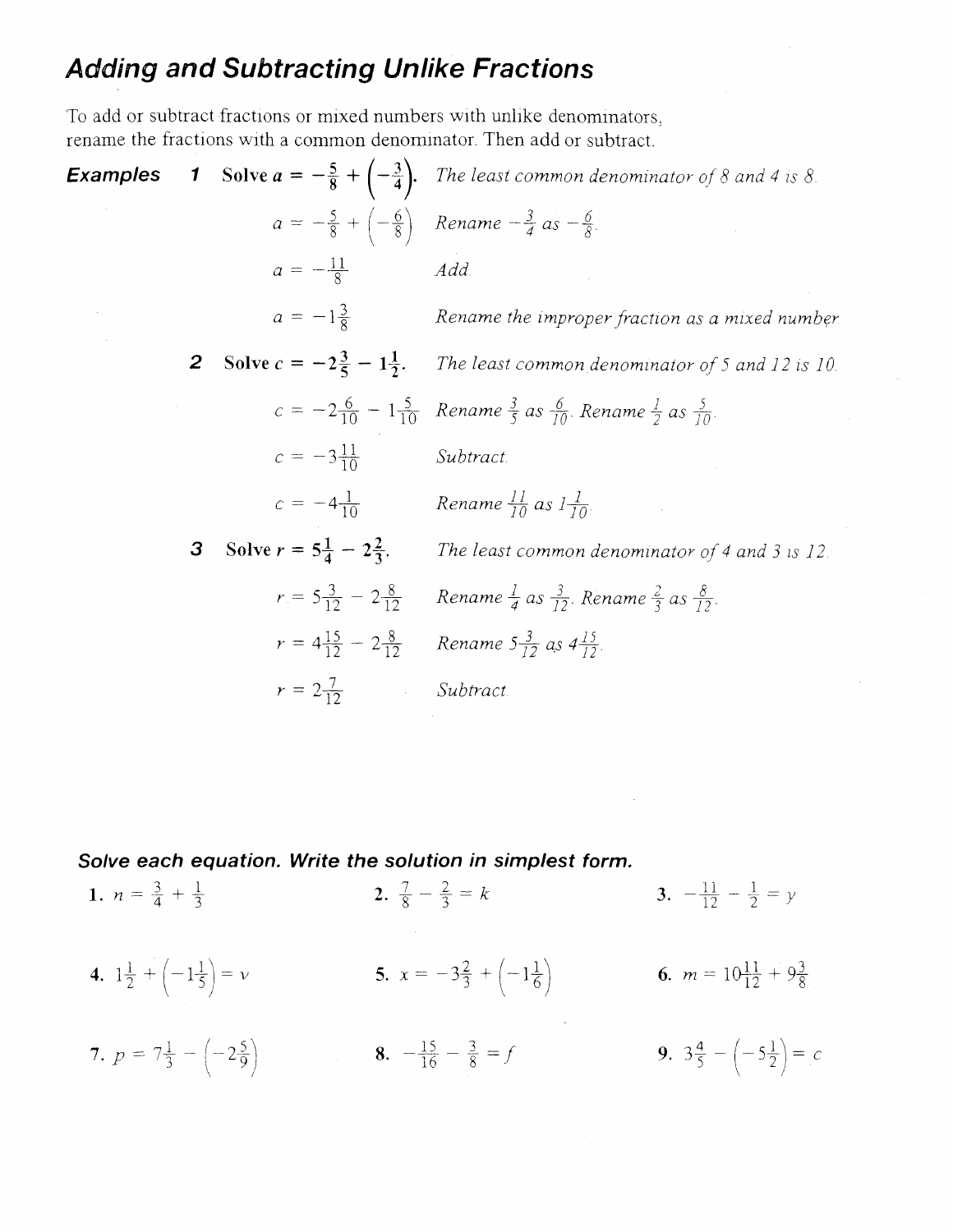## **Multiplying Fractions**

To multiply fractions, multiply the numerators and multiply the denominators. Use the rules for multiplying integers when you multiply negative fractions.

**Example 1 Solve** 
$$
k = -\frac{4}{7} \times \frac{5}{9}
$$
.  
\n $k = -\frac{4 \times 5}{7 \times 9}$   
\nMultiply the numerators.  
\nMultiply the denominators.  
\n $k = -\frac{20}{63}$   
\n*The product of two rational numbers with different signs is negative.*

\n**Example 2 Solve**  $n = 3\frac{1}{3} \times 2\frac{1}{5}$ .  
\n*Example 32 Solve*  $n = 3\frac{1}{3} \times 2\frac{1}{5}$ .  
\n*Example 4*  
\n*Example 5 Use*  $n = 3\frac{1}{3} \times 2\frac{1}{5}$ .  
\n*Example 84 as*  $10$  *Range 31 as*  $11$  *Range 21 as*  $11$  *Example 31.*

$$
n = \frac{2 \times 11}{3} \times \frac{11}{5}
$$
  
 
$$
n = \frac{2 \times 11}{2} = \frac{22}{2}
$$
  
 *Multiply the numerators.*

 $n = \frac{20+1}{3 \times 1} =$  $\overline{3}$ Multiply the denominators.

$$
= 7\frac{1}{3} \qquad S
$$

 $\overline{n}$ 

 $Simplify.$ 

## Solve each equation. Write the solution in simplest form. 3.  $-\frac{4}{7} \times \left(-\frac{7}{8}\right) = n$ 2.  $-\frac{1}{2} \times \frac{7}{9} = m$ 1.  $k = \frac{2}{3} \times \frac{3}{5}$ 4.  $1\frac{1}{2} \times 1\frac{2}{3} = v$  5.  $x = -2\frac{1}{4} \times \frac{2}{9}$ 6.  $r = -8 \times \left(-\frac{3}{4}\right)$